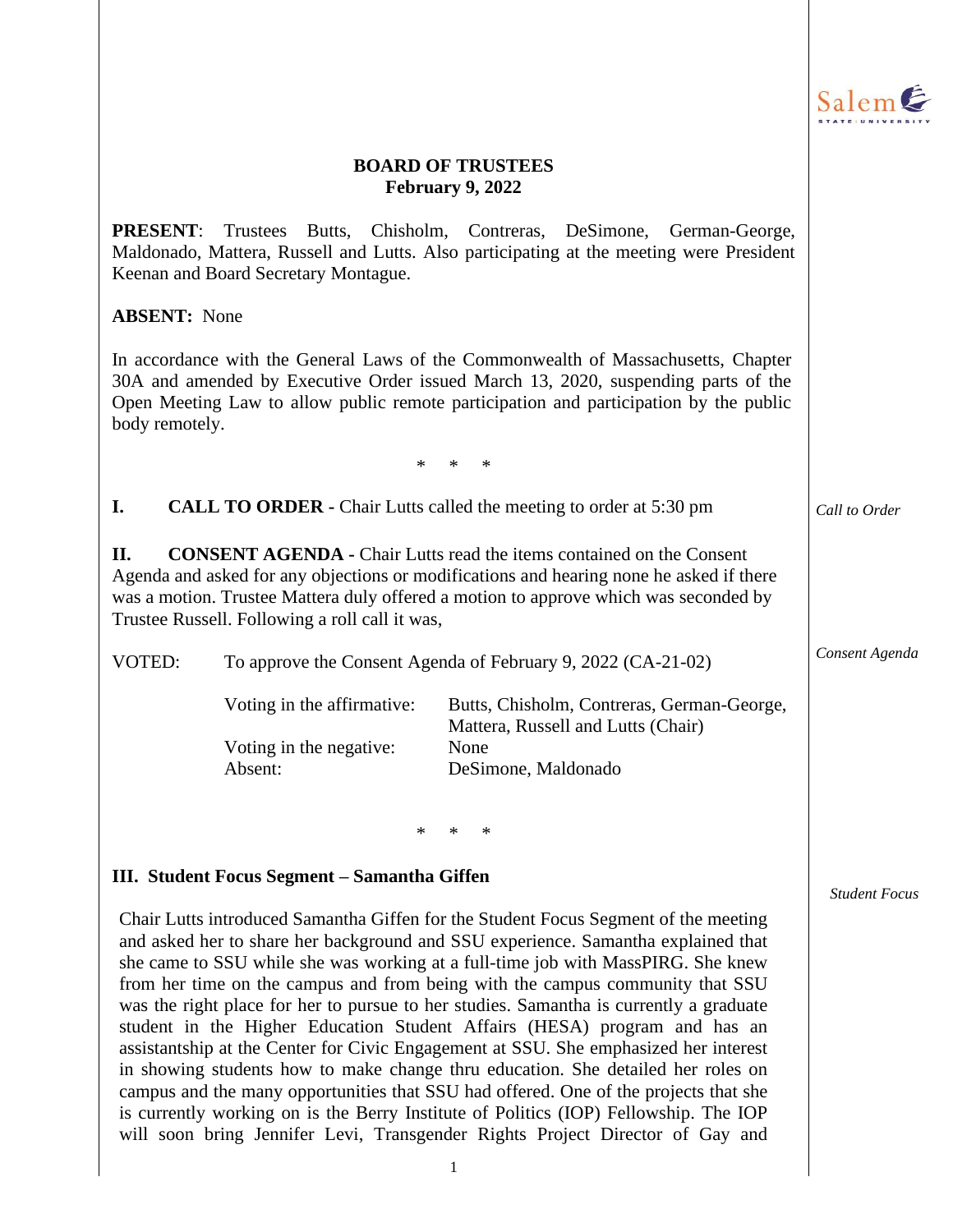*Faculty Focus*

Lesbian Advocates and Defenders (GLAD) to campus. Additionally, Samantha mentioned that thanks to her work at the IOP and work with its Executive Director, she was able to obtain an internship with the Board of Higher Education (BHE) and the opportunity to work on the New Undergraduate Experience (NUE) report. Samantha said that she has had amazing experiences and opportunities at SSU, however, the graduate experience has not been without its challenges, and she brought up a few concerns. SSU does a wonderful job recognizing and supporting first generation undergraduate students but not for graduate students, who also tend to be first generation, and there is a lack of support in finding internships. Samantha was excited to report that she is part of developing a mentorship for first- and second-year graduate students. A further discussion ensued, and the board members thanked Samantha for participating at the meeting.

\* \* \*

**IV. Faculty Focus –** Chair Lutts introduced Professor Marion Frost who is interim chair of the Nursing Department. Professor Frost utilized a power point presentation to discuss her role within the Department of Nursing. She began her presentation by mentioning that she is a two-time graduate of Salem State. She said that in addition to her work at SSU she also works clinically in a long-term and short-term rehabilitation and hospice facility. Professor Frost went on to share that she has taught eighteen different courses at Salem State. She then talked and gave specific details about the courses she has taught at Salem State including the SNA skills lab which consists of students teaching students and mentioned how the program builds community. Professor Frost said that her work with students built bonds and that students often came back in groups to work in her office. Professor Frost shared photographs of student interactions in her presentation.

Following Professor Frost's presentation, a discussion ensued with the board. Several of the trustees including Trustee Butts, Trustee Contreras and Trustee Russell thanked Professor Frost for her presentation and provided feedback. The Faculty Focus portion of the meeting ended with Chair Lutts thanking Professor Frost for her presentation and attendance.

**\* \* \***

### **V. COMMITTEE ACTIONS:**

**Advancement, Marketing & Communication** – Trustee DeSimone reviewed the Committee's charter changes which changes the committee's name to better reflect its work. Trustee DeSimone read the committee's recommended motion and hearing no further discussion asked for a second. Trustee Chisholm seconded the motion and by a roll call vote it was,

### **VOTED: That the Board of Trustees of Salem State University hereby approves the proposed changes to the**

**Committee Charter as presented (see attachment A). (AA-21-01)**

*Committee Actions:*

*A,M&C Charter Changes*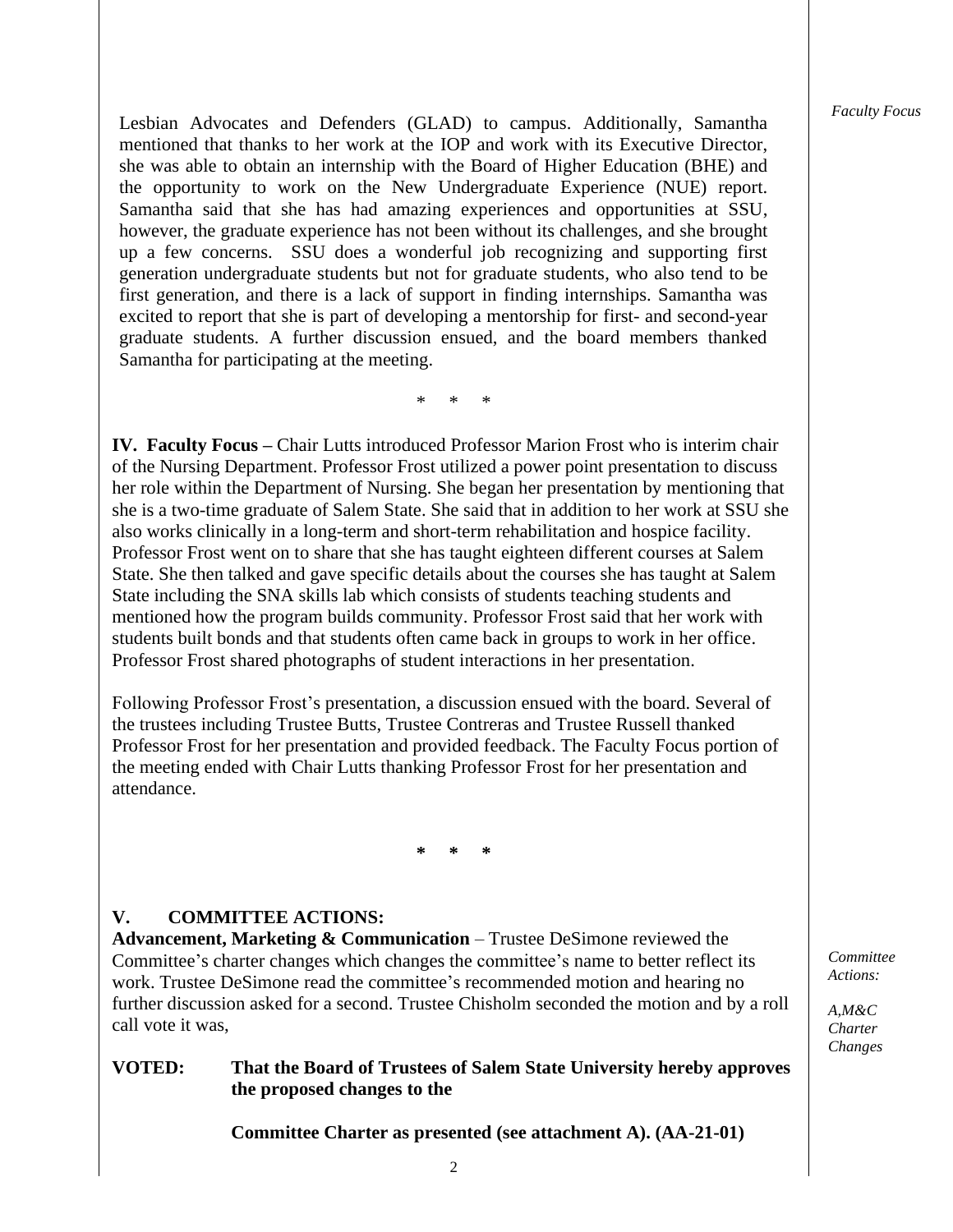| Voting in the affirmative:<br>Voting in the negative:<br>Absent: |        | Butts, Chisholm, Contreras, DeSimone,<br>German-George, Maldonado, Mattera,<br><b>Russell and Lutts (Chair)</b><br>None<br>None |  |
|------------------------------------------------------------------|--------|---------------------------------------------------------------------------------------------------------------------------------|--|
|                                                                  | $\ast$ | $*$ *                                                                                                                           |  |

**Governance Committee –** Trustee Mattera provided a heads up that the Governance Committee would be scheduling a spring meeting in the weeks ahead.

\* \* \*

**VI. Chair's Report –** Chair Lutts began his report by thanking both the administration and faculty for all their work over the past two years in managing the unique needs of the pandemic. Chair Lutts said that he and the entire board has been incredibly pleased that SSU managed to continue to be a remarkably effective institution in the midst of a challenging health and facility situation. The chair said that it must be noted that SSU had done well, and for that, we should all be very thankful. He thanked all who had risen to the occasion to do the challenging work.

Lutts noted that now that the university has a better financial situation, a key question that both the administration and faculty must answer is - are we properly positioned to best serve the education needs of the Greater Northshore community in the coming decade? He said that there is a great deal of research leading us to believe we should be growing in specific areas like health care and the sciences. Chair Lutts noted that SSU had recently made some changes to address students' needs and that we have the BOLD proposal that we are hopeful will be approved this year.

The chair questioned - are we doing everything we can to change the organization to best address these new urgent needs? Chair Lutts said that for certain that if SSU does not do it… then there are others who will certainly act to meet the education needs of students. A perfect example of this is the recent announcement that Endicott College in Beverly is building a new Cummings School of Nursing and Health Sciences. He noted a recent multi-million-dollar donation to Endicott. Endicott College is a different institution than SSU and serves a different demographic than we do, however, Endicott sees a need and they are satisfying it.

Chair Lutts said that the point of bringing up this matter is to encourage leadership and faculty leaders to work together cooperatively so that we can be flexibly in the way we manage so that we can be adaptable and properly position the institution to grow in the coming decade. This will not happen without being flexible and open to change.

\* \* \*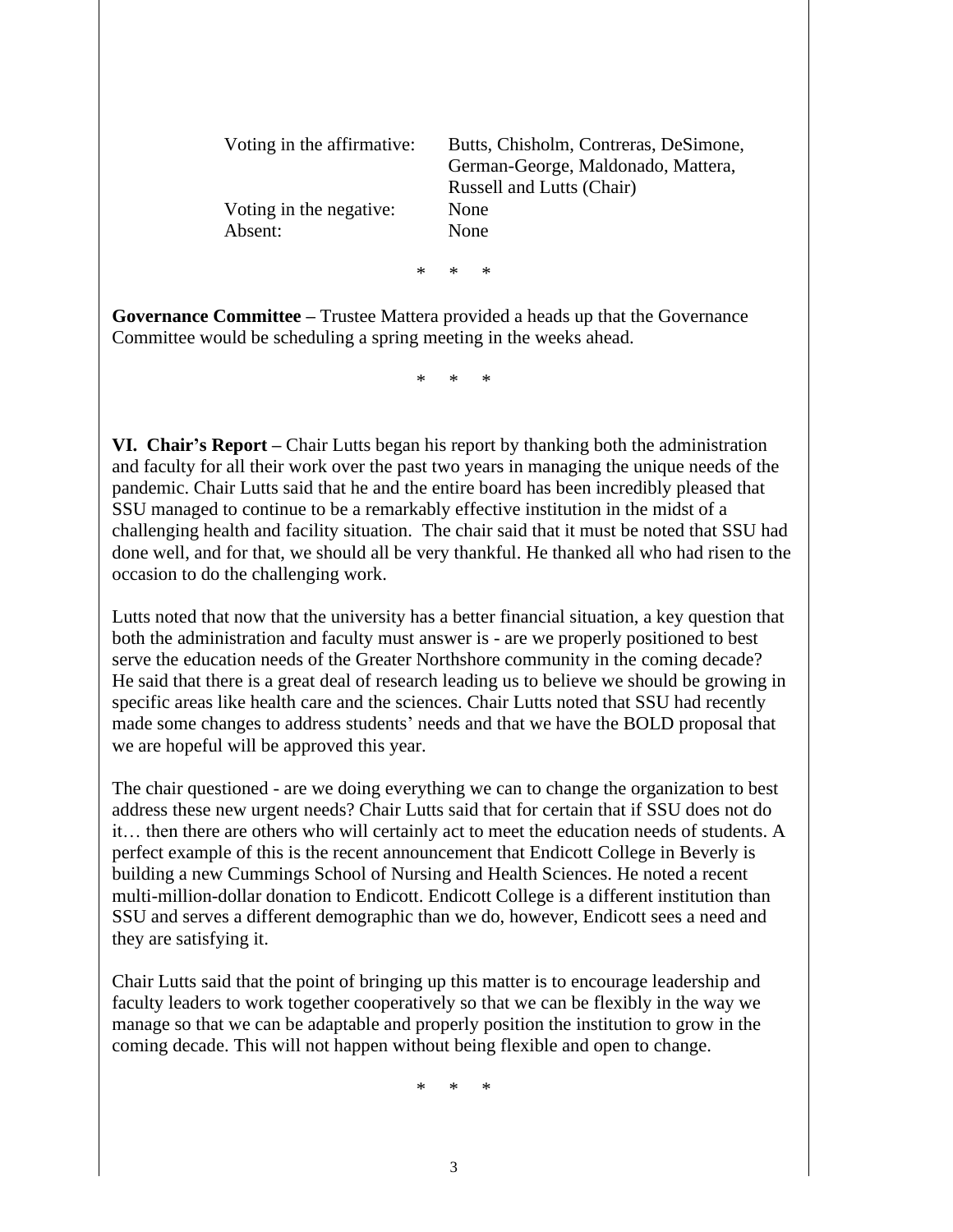**VII. President's Report –** President Keenan concurred with the Chair's challenge to adapt to the needs of the day. He cited SSU's response to Covid as evidence of the university's ability to adapt to change.

-President Keenan thanked Samantha and Chair Frost for joining the Board meeting. -President Keenan thanked the Facilities Team/Maintainers for the extraordinary effort during the Blizzard of 2022 a couple of weeks ago.

-The president then acknowledged the tremendous loss that day of longtime employee – and in fact, a lifelong friend - Maintainer Brian Phelan who collapsed and died suddenly that day shortly after arriving to work. And asked for a moment of silence.

-President Keenan then thanked Chair Lutts and the BOT for the opportunity to provide a campus update at regular board meetings as it forced him to take a moment and reflect on where we've been, where we are and where we're heading over the next five to ten years.

# -Covid Update:

Positivity rates, hospital ICU capacity and even MWRA wastewater are all important indicators that are trending significantly in the right direction. In fact, just last night the Salem Board of Health – like all surrounding communities – dropped its vaccine and mask mandates for local businesses. We too will be reviewing our protocols to align with the science and safety of our campus. The staggered start with remote instruction the first two weeks could not have played out better.

Indeed, spring is in the air and students are beginning to sense and experience a return to some normalcy on campus.

## -Commencement 2022

We are also now finalizing plans for Commencement 2022. While we are likely not returning fully to 2019 (pre-covid), neither will it be 2020 or 2021. More details, including Honorary Degree recipients to follow soon.

# -Project BOLD:

The next few weeks should also prove positive for the advancement of Project BOLD as DCAMM finalizes the Request for Proposals for the sale of South Campus which is a significant piece of the financing puzzle. More to come on that as well.

# -Faculty Administration Relations

President Keenan noted that he remained disappointed that our campus is still in work-torule status, he was nonetheless optimistic of a spring thawing there too as there are several green shoots popping up:

He cited the recent agreement on the formation of the Strategic Planning Committee is a notable example and its work is now fully underway. He thanked Professor MaryJo Grenfell for chairing the committee and Cynthia Lynch Executive Director of the Center for Civic Engagement for leading this work and Trustee Contreras for her assistance. They will be engaging our campus for input for our next five-year plan.

Planning our future could not come at a more opportune time with the knowledge gained through Covid, our NECHE accreditation report and the recent release of the New Undergraduate Experience (NUE). In many ways it affirms SSU's aspiration of becoming an HSI.

NUE will be the foundational document for our plan as well as the North Star for the system especially as we transition to a new Commissioner. President Keenan said that he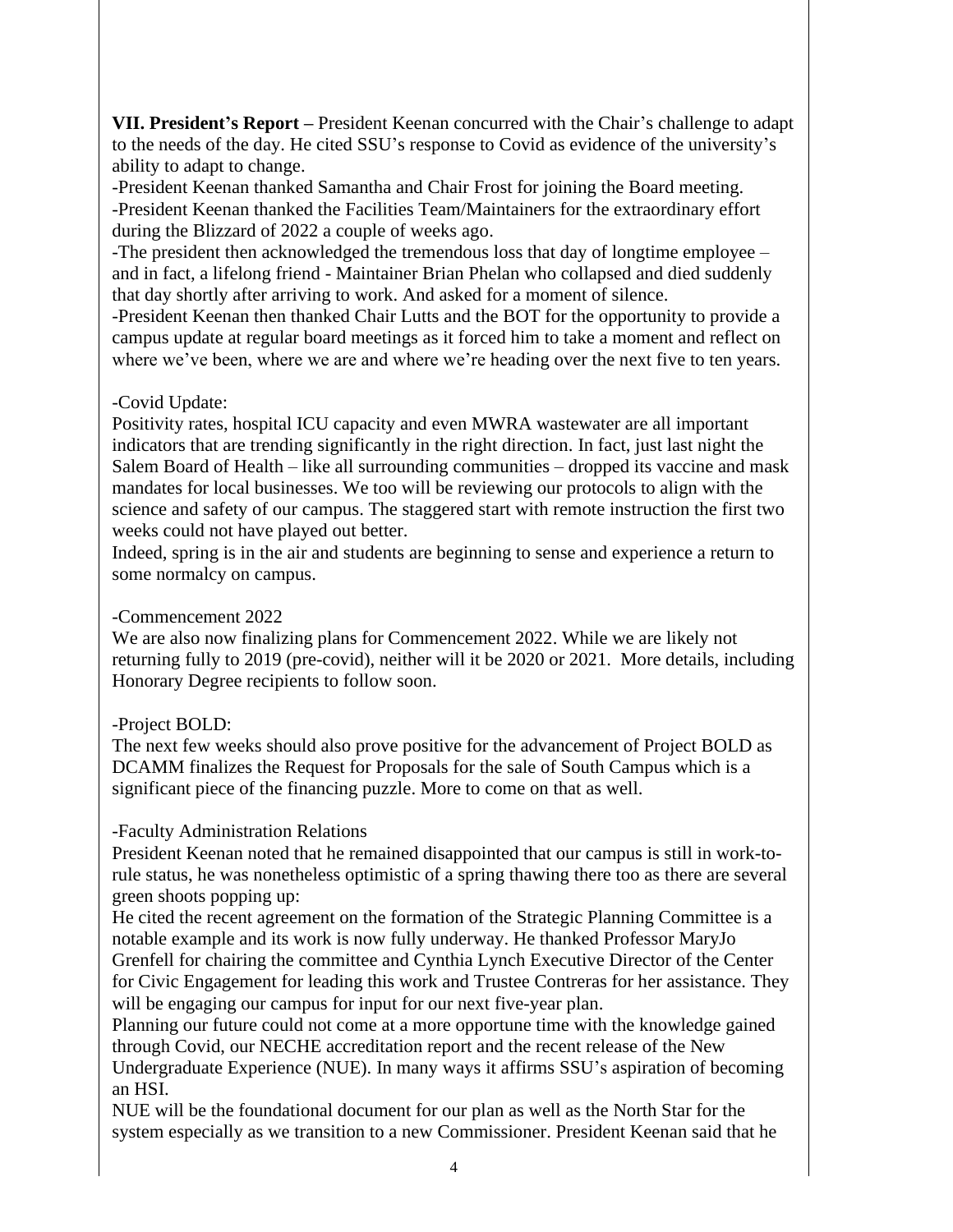would be remiss not to mention his extreme gratitude to outgoing Commissioner Santiago for leading the Equity Agenda. He will be missed. With the NUE, he has truly planted the flag for equity and the forthcoming 10-year strategic plan will be his legacy.

Another point of mutual interest and agreement with faculty is the importance of Civic Engagement to our campus. This too should be a component of our next Strategic Plan. Just yesterday, PEC met with members of the faculty to discuss a teach-in focused on the need for increased support for public higher education.

Yesterday we also heard about efforts of several faculty members to scrutinize data for insight on how to improve student success and persistence.

### -Advancement:

An exciting spring ahead for sure with both the Celebration Honoring Tom Feeley as well as our 40<sup>th</sup> Speaker Series. In just a matter of weeks, we will return to Naples to celebrate St Patrick's day with hundreds of alumni and supporters.

### -Campaign Kick Off:

Planning is well underway for our anticipated kick-off next spring (2023). While early, I promise it will be an evening to remember.

-New leadership opportunities:

President Keenan will be the new President of The Salem Partnership as it focuses on the South Salem Train Station – and the new development of Salem Harbor to support offshore wind. Next week, the group will be visiting with Rear Admiral McDonald at Mass Maritime to discuss collaboration.

President Keenan will be the next Chair of the State University Council of Presidents (end of this academic year).

The president just recently became the Chair of the Life Sciences Consortium of the North Shore – with the focus being jobs, internships and grants for our students and institutions. NECHE has asked President Keenan to lead a focused accreditation visit of Vermont Technical College in April.

## -Black History Month:

Tomorrow night as part of our Black History Month celebration, SSU will welcome Dr. Marc Lamont Hill to deliver remarks at our 32<sup>nd</sup> Annual Reverend Dr. Martin Luther King Jr. Convocation – thanks to Vice President Bennett and Collaborative Members.

Lastly, President Keenan noted that now that the Patriots were out of the Super Bowl, with a kidney now residing in Ohio, he was rooting for the Bengals!

\* \* \*

**VIII. Open Forum –** Vice Chair Butts – Vice Chair Butts announced that there were two questions submitted, however, the questions were directed to the administration so there were no topics for the board. A topic that did come up during the meeting was the issue of "safety" and that is a huge topic that Trustee Butts noted that the staff and faculty should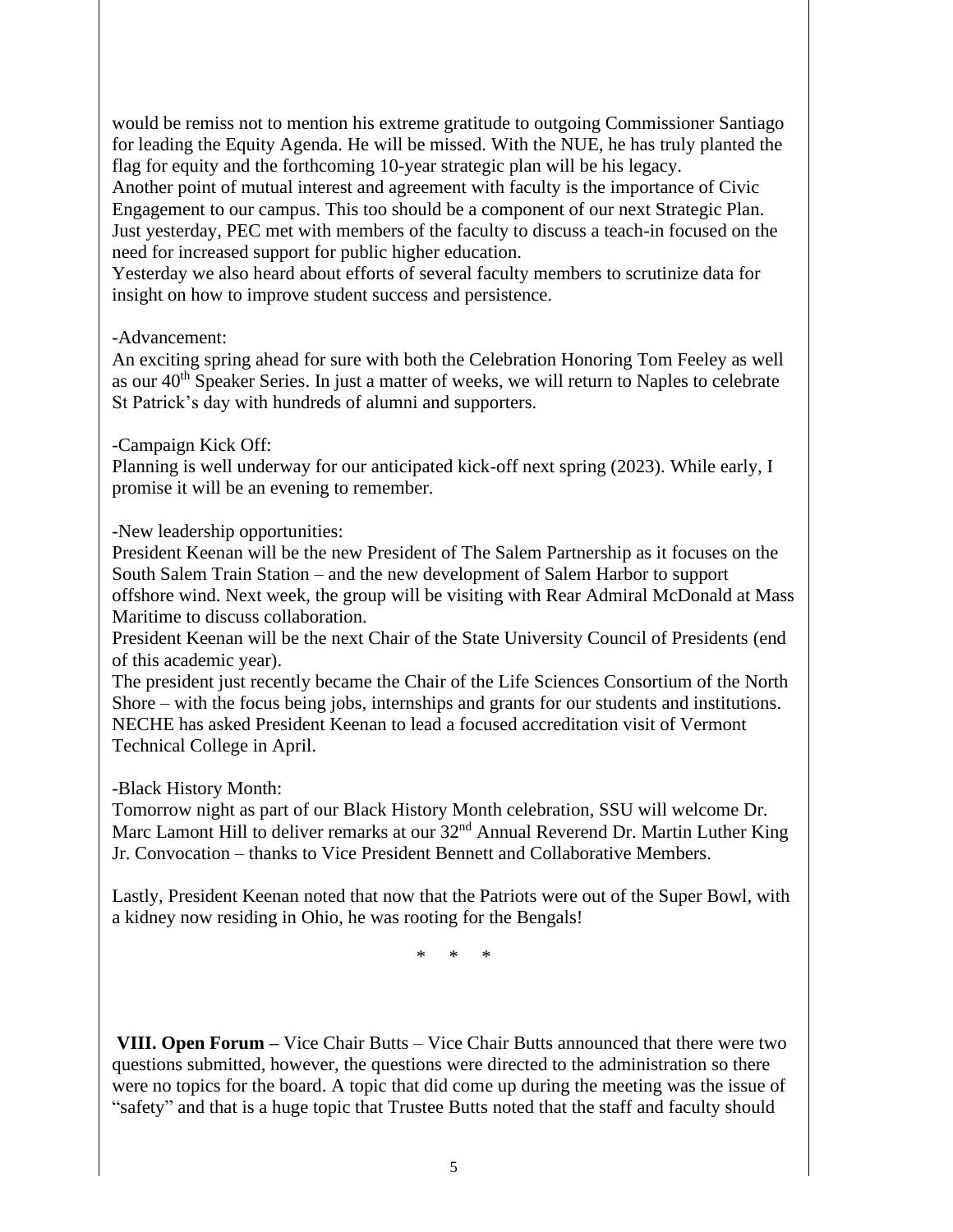think about holistically. Vice Chair Butts encouraged the campus community members to submit questions and topics for future meetings.

\* \* \*

**IX. ADJOURNMENT** - There being no further business to come before the Board and on a motion made by Trustee Butts and seconded by Trustee Mattera it was unanimously,

### **VOTED: to adjourn the meeting at 6:07 pm**

Voting in the negative: None Absent: None

Voting in the affirmative: Butts, Chisholm, Contreras, DeSimone, German-George, Maldonado, Mattera, Russell and Lutts (Chair)

Respectfully submitted,

*Adjournment*

John A. Zeenan

John Keenan President

hy n nonsyce

Lynne Montague Secretary to the Board of Trustees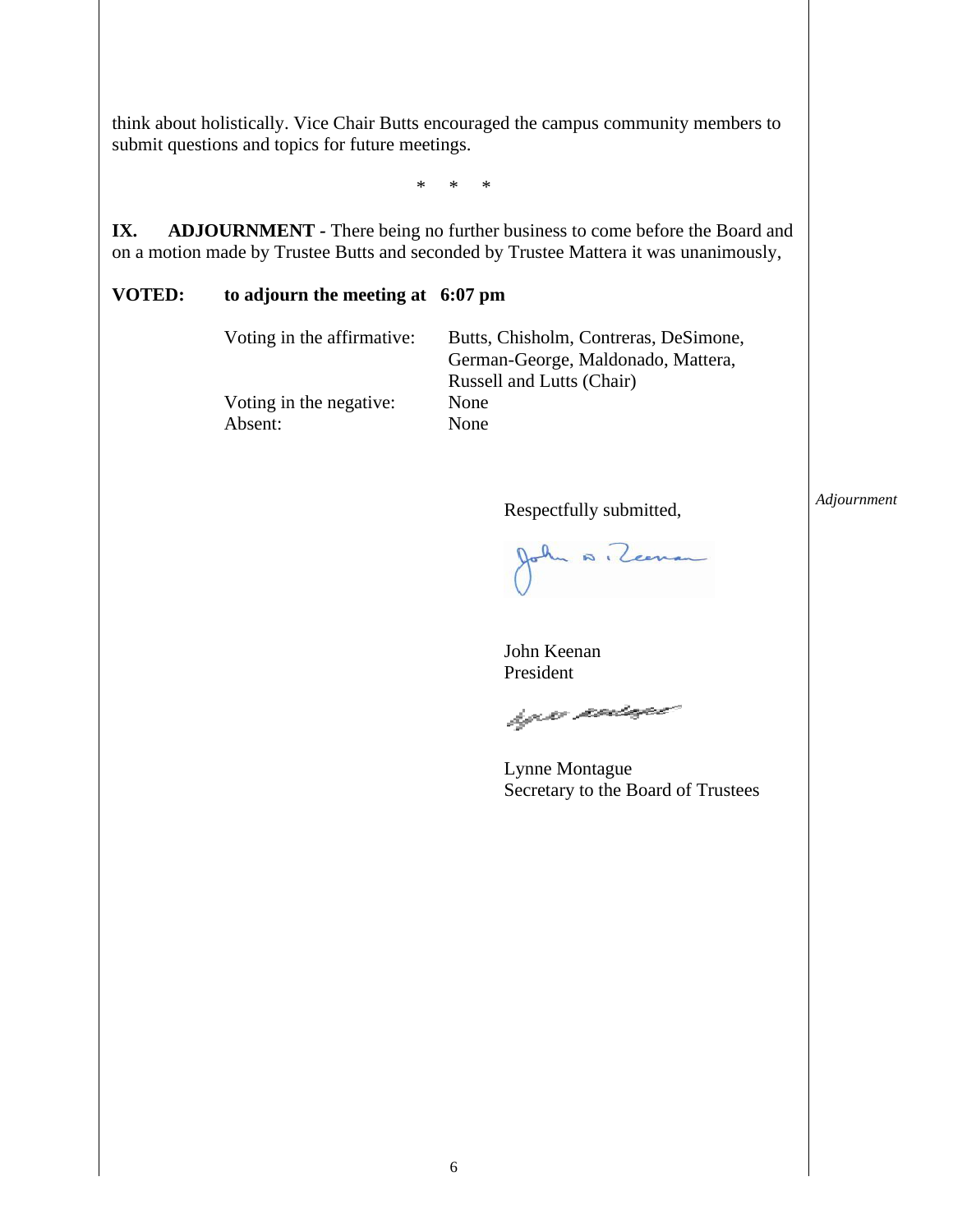**Meeting of the Board of Trustees February 9, 2022 Agenda page 2** 

**Consent Agenda:** 

### **Approval of the following meeting minutes and committee reports:**

Academic Affairs & Student Success: January 26, 2022 Advancement, Marketing & Communications: January 26, 2022 Risk Management & Audit: January 26, 2022 Finance & Facilities: January 26, 2022 Board of Trustees: October 13, 2021 \*Minutes will be posted to Sharepoint portal for review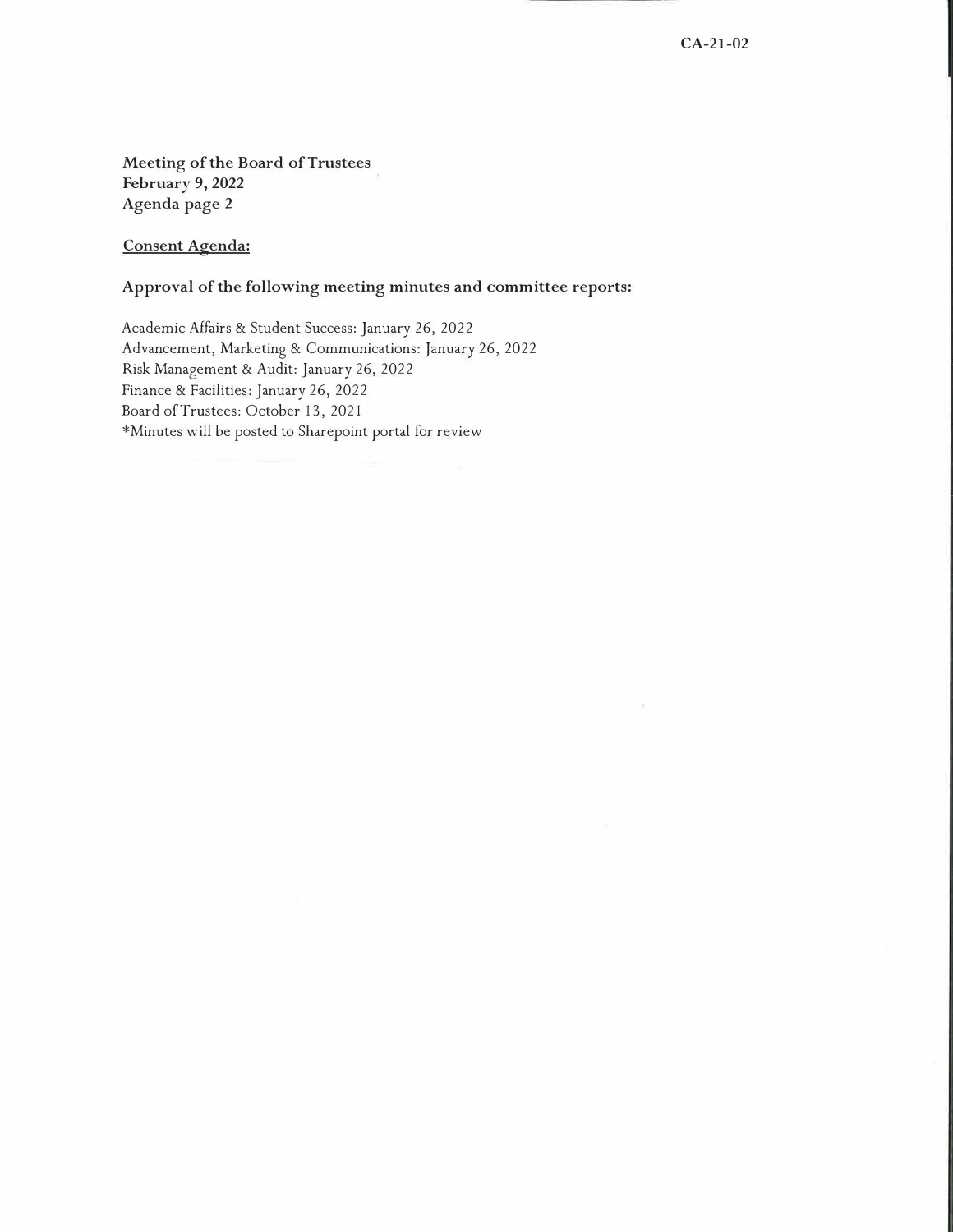

#### **Boa rd of Trustees**

**Institutional Advancement, Marketing and Communications Committee Charter** 

#### **Purpose:**

The Institutional Advancement, Marketing and Communications Committee of the Board of Trustees shall be a permanent committee which will be active and involved in the identification of university priorities and long-term plans that should be supported by private philanthropy. This committee will concern itself with the public's perception of the university in the marketplace and efforts to promote the university to various constituents. This committee will provide reports to the Salem State University Board of Trustees as necessary. The Committee on Institutional Advancement, Marketing, and Communications shall have the following duties and powers:

- Recommendations to the full Board concerning how the university and the SSU Foundation can work together as agreed to in the Memorandum of Agreement to support the university's priorities and long-term plans
- -Recommendations with regard to policies and programs related to the advancement of the
- institution, including activities involving alumni, the SSU community and other external bodies, in order to foster understanding of, and support for, the university and its mission.
- Recommendations with regard to plans, proposals and the acceptance of major gifts to the Foundation on behalf of the university in accordance with the guidelines of the Naming Opportunities and Gift Recognition Policy and the Gift Acceptance Policy. This is inclusive of all private funds, including: special gifts, endowments, bequests, and other means as annual or campaign gifts.
- Recommendations with regard to policies, programs, and initiatives for marketing the university to all constituencies including advertising, direct marketing, digital marketing, social media, media relations and public relations.
- Recommendations with regards to policies, programs, and initiative involved in the management of the university's brand.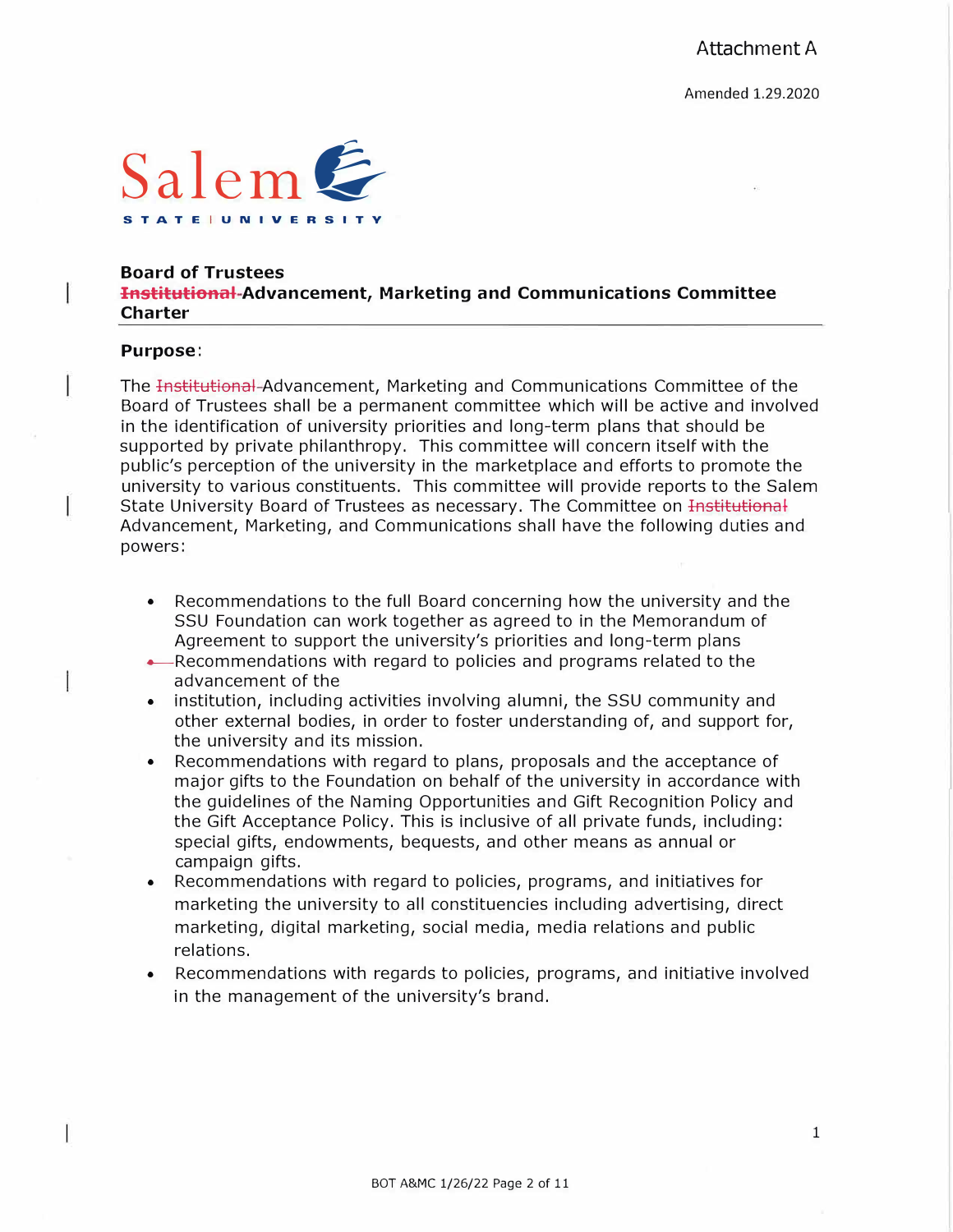#### **Responsibilities for Advancement**

- 1. Within the scope of existing policies and procedures, make recommendations to the Board for the naming of any physical facility, campus grounds or academic program as appropriate.
- 2. In conjunction with the Salem State University Foundation, set goals and funding priorities for major fundraising campaigns to benefit the university
- 3. In addition to making a personal gift, assist with the identification, education, cultivation and stewardship of prospects and donors to the university
- 4. Assist with expanding the pool of volunteers for consideration as Trustees, Foundation Board, Alumni Board, Overseers, Assistance Corporation, Campaign Committees and Deans Advisory Councils

#### **Responsibilities for Marketing and Communications**

- 1. Assist in defining and assessing the university's position in the marketplace
- 2. Make recommendations to the board concerning marketing activities that directly impact the university's brand and position in the marketplace.
- 3. Make recommendations to the board regarding policies that govern institutional communications, marketing, and public relations.

#### **Membership:**

1

The Institutional Advancement, Marketing and Communications committee shall have not fewer than three Trustees appointed by the Chair of the Board. The President shall be a member of the committee, ex officio, voting. Committee members may include individuals who are not trustees so long as the majority membership of the committee is comprised of trustees. The Chair shall have the authority to appoint non-trustee members advisory, nonvoting to the committee to serve until the next annual meeting. Members may be appointed to the committee on a temporary basis, by the Chair, as may be required.

#### **Staff Designee:**

The vice president for <del>Institutional</del>-Advancement is the senior staff member supporting the committee for Institutional-Advancement and SSU Foundation matters. The associate vice president for Marketing and Communications is the senior staff member supporting the committee for marketing and public relations matters.